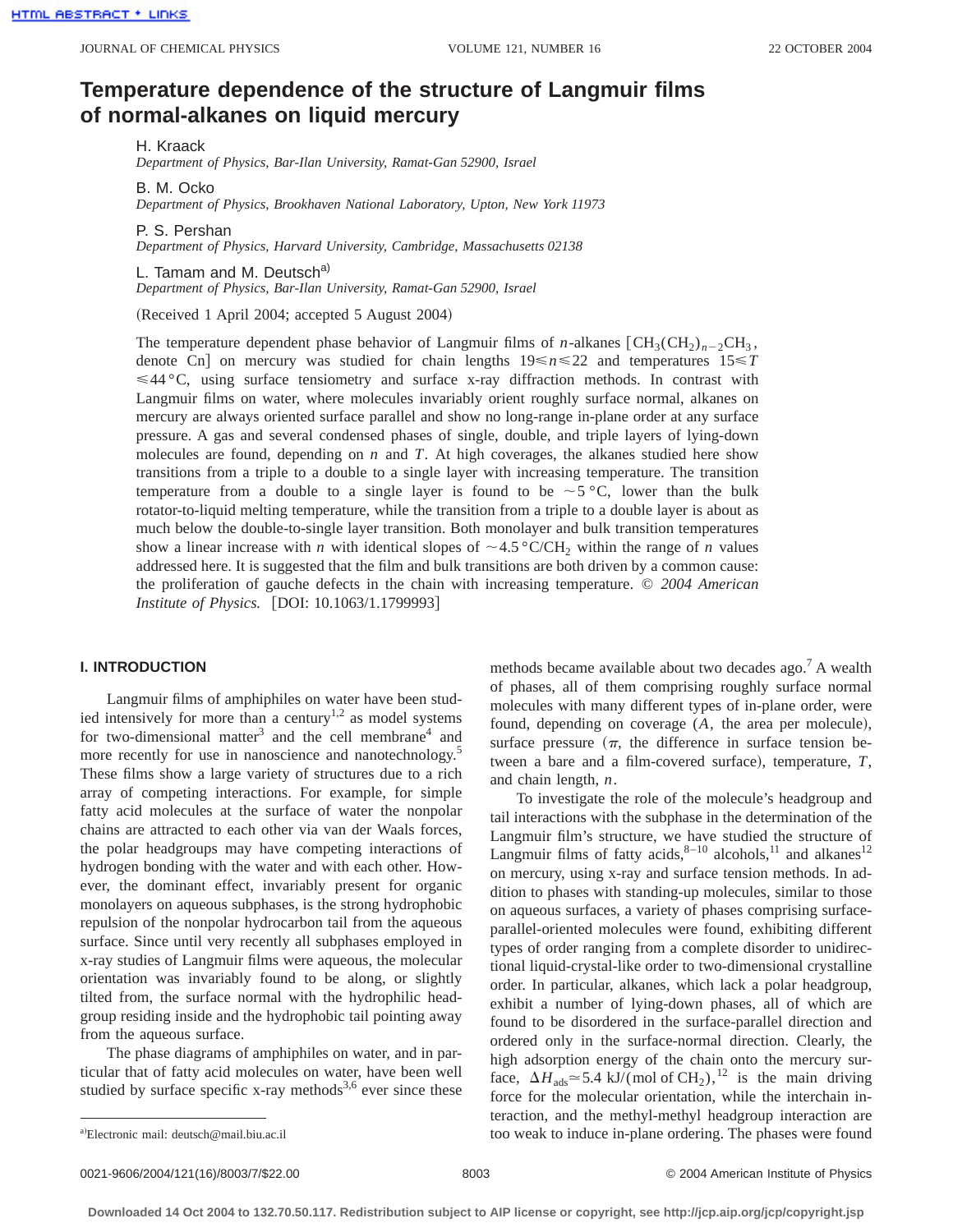

FIG. 1. The projection of the room-temperature,  $T=23 \degree C$ , phase diagram of Langmuir films of alkanes on mercury onto the molecular length–surface pressure  $(n,\pi)$  plane. The bold line denotes the film's collapse pressure, separating the listed 3D bulk phases above it, from the quasi-2D film phases below it. The bulk rotator phase is marked by ''rot.'' SL, DL, and TL denote the film's single, double, and triple layer phases of lying-down molecules.

to consist of single layer  $(SL)$ , double layer  $(DL)$ , and triple layer (TL) of surface-parallel molecules, depending on coverage and molecular length.12 A projection of the phase diagram at room temperature,  $T=23$ °C, on the  $(n,\pi)$  plane is given in Fig. 1, showing the lying-down phases found. The figure also shows the three-dimensional bulk phases, which are in equilibrium with the two-dimensional phases of the film at the collapse pressure, shown by a thick line in Fig. 1.

To gain a deeper understanding of the phase diagram and the various phase transitions we present here a study of the temperature dependence of the phase diagram, using x-ray and surface tension measurements for the alkane molecules C19, C20, C21, and C22. This is the richest part of the roomtemperature phase diagram of the Langmuir film, showing phase transitions from SL to DL to TL in the quasi-2D film and from the rotator to the crystal phases in the 3D bulk, with the liquid phase being not too far from room temperature.

#### **II. EXPERIMENT**

## **A. Langmuir trough**

We used a diffractometer-mounted Langmuir trough, allowing simultaneous x-ray and surface tension measurements, which were carried out under inert He  $(x-ray)$  or nitrogen (surface tensiometry) atmospheres. The sample temperature is controlled by a water circulator to  $\pm 0.2$  °C.

For surface tension measurements the Wilhelmy plate method was used employing a mercury-amalgamated platinum plate. The film balance was based on a linear variable differential transformer, which measured the translation of the plate, hung from a leaf spring, by the force exerted on it by the surface tension.

Mercury was purchased from Merck Co. (triple distilled, 99.999% pure) or Bethlehem Apparatus Co. (quadruple distilled 99.999 95% pure). Alkanes were purchased from Aldrich and were at least 98% pure. The C22, on which most of the measurements were made, including the temperature dependent x-ray measurements, was obtained from FLUKA and had 99.5% purity. All materials were used as received without further purification. Standard solutions were prepared with molarities in the range of  $3 \times 10^{-4} - 8 \times 10^{-4}$  using HPLC grade, 99.9% pure chloroform. Films were deposited from a calibrated micropipette, through a sealable hole in the trough's enclosure.

## **III. MEASUREMENT METHODS**

#### **A. Surface pressure–molecular area isotherms**

The surface pressure  $\pi$  varies as a function of the Langmuir film's area per molecule *A*. <sup>2</sup> The various features of the isotherm, i.e., the  $\pi(A)$  curve, result from, and can be used to obtain information on, the structural changes in the Langmuir film.

As in previous experiments,  $8,9,12$  the trough was cleaned carefully, and then its enclosure was flushed with a pure inert gas (He or  $N_2$ ) for about 1 h. Mercury was introduced from a reservoir through a capillary under the inert atmosphere. The isotherm was then measured by stepwise deposition of measured amounts of the standard solution using a calibrated micropipette, waiting after each step until an equilibrium surface pressure was reached.

### **B. X-ray measurements**

The molecular structure of the Langmuir films was studied as a function of temperature at various points of the phase diagram using surface-specific x-ray techniques. These measurements were carried out at the Harvard/Brookhaven National Laboratory (BNL) liquid surface diffractometer at beamline X22B, NSLS, BNL, at a wavelengths of  $\lambda$  $=$  1.571 Å. The trough was supported on an active vibration isolation unit, mounted on the diffractometer, an arrangement demonstrated in previous measurements $8,12,14,15$  to efficiently eliminate vibrational pickup from the environment.

A detailed description of the x-ray techniques and the data analysis methods is available in the literature $12,16,17$  and will not be repeated here. X-ray reflectivity  $(XR)$  measurements yielded the surface-normal electron density profile and the surface roughness, while grazing incidence diffraction (GID) probed the in-plane order. As discussed below, none was found here.

## **IV. RESULTS AND DISCUSSION**

We discuss first the results obtained for docosane  $(C22)$ in detail, and then describe the results obtained for the other molecular lengths  $19 \le n \le 21$ .

## **A. Docosane**

## **1. Isotherms**

Isotherms of C22 measured for  $29.0 \le T \le 43.6$  °C are shown in Fig. 2, with inset *B* showing the  $T=23 \degree C$ isotherm<sup>12</sup> and inset  $C$  showing the high coverage region on a magnified scale.

**Downloaded 14 Oct 2004 to 132.70.50.117. Redistribution subject to AIP license or copyright, see http://jcp.aip.org/jcp/copyright.jsp**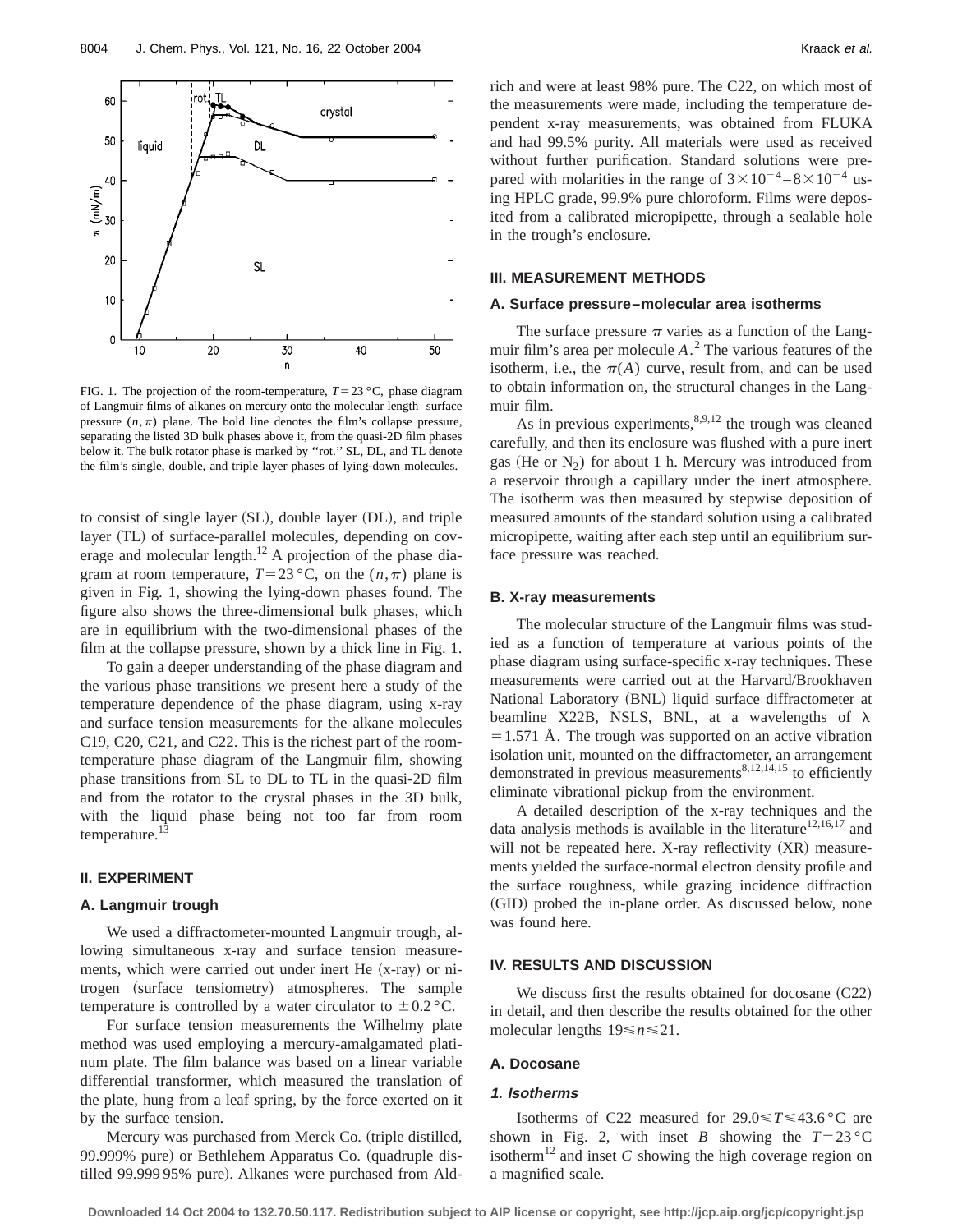

FIG. 2. (a) Isotherms of C22 at the indicated temperatures in degree celsius. (b) The previously-published isotherm<sup>12</sup> at room temperature ( $T=23 \text{ }^{\circ} \text{C}$ ). The dashed line is a fit by the Volmer equation for a 2D gas. (c) The low-A end of the isotherms on a magnified scale.

As shown in a previous room-temperature study, (Ref. 12) C22 at  $T=23$  °C forms, with decreasing *A*, successively a single, a double, and a triple layer of lying-down molecules, indicated by the appearance of three distinct steps in the isotherm. The surface pressure during the growth of the first layer follows the Volmer equation (dash line in the inset to Fig. 2) for a two-dimensional hard core gas  $\pi = kT/(A)$  $-A_0$ ) with an exclusion area  $A_0 \approx 138 \text{ Å}^2/\text{molecule}$ , at which coverage a closely packed single layer of lying-down molecules is obtained.<sup>18</sup> The positions of the second and third steps in the isotherm correspond similarly to closedpacked double and triple layers.<sup>12</sup> All phases of the C22 film were found to be disordered in-plane at  $T=23 \degree C$ .

The isotherm at  $T=29.0$  °C is very similar to that at *T*  $=$  23 °C, showing the same three easily distinguishable plateaus at about the same coverages and roughly the same surface pressures,  $\pi_1=48$  mN/m,  $\pi_2=58$  mN/m, and  $\pi_3$  $=61$  mN/m, respectively. Increasing the temperature to *T*  $=$  34 °C leaves most features unaltered but changes the shape of the isotherm, especially at higher coverages (lower *A*'s). The distinction between the second and the third plateau is smoothed out. The slopes of the second and third plateaus become considerably larger than the nearly zero slopes at lower *T*. Nevertheless, even the third plateau can still be observed. However, the blurring of the shape indicates the beginning of a *T*-dependent phase transition from a three layer to a two layer phase at about this temperature. Raising the temperature further, to  $T=35.4 \degree C$ , causes the third plateau to almost disappear, showing only a barely distinguishable increase in  $\pi$  at the onset of the third plateau, *A* =42 Å<sup>2</sup>/molecule. At  $T=36.7$  °C only two plateaus are observed in the isotherm. The first plateau (extending from  $A_1$ ) to  $\sim$  60 mN/m) starts approximately at the same pressure as that at  $T=35.4 \text{ °C}$ ,  $\pi \approx 48 \text{ mN/m}$ . The second plateaus (extending from  $\sim$  55 mN/m down to  $\leq$  30 mN/m) is lower at *T*=36.7 °C by 5–6 mN/m than at *T*=35.4 °C, i.e.,  $\pi$  $\approx$  55 mN/m as compared to  $\pi \approx$  60 mN/m. This is very similar to the isotherm observed for C19 at room temperature.<sup>12</sup>



FIG. 3. (a) Measured Fresnel-normalized XR of docosane on mercury for a coverage of 40  $\AA^2$ /molecule (open circles) at the indicated temperatures and fits (lines) by a box model. The corresponding surface pressures are listed in Table I. (b) The surface normal density profiles derived from the fits. SL, DL, and TL indicate the layer thicknesses of the single, double, and triple layers of alkanes.

In the isotherms measured at  $T=40.6 \degree C$  and above only a single plateau is observed, indicating that only the SL phase is formed. Within the experimental uncertainty no systematic *T* variation is found in either the pressure of the first plateau or in the exclusion area derived from the Volmer equation fits to the low-coverage part of the isotherms.

# **2. X-ray reflectivity**

To confirm the structural hints provided by the isotherms, discussed above, we carried out temperature dependent XR measurements. Measured Fresnel-normalized XRs,  $R/R<sub>F</sub>$ , of docosane (C22) on mercury are shown in Fig. 3(a) (open circles) as a function of increasing temperature from top to bottom, except for the lowest curve, which was measured after recooling to  $T=25$  °C from the highest temperature reached,  $T=44 \degree C$ . All XR were measured on the same film, with a coverage of  $\sim$  40 Å<sup>2</sup>/molecule, slightly above the nominal complete triple-layer coverage,  $\sim$  46 Å<sup>2</sup>/ molecule. The stepwise film deposition was done at 25 °C up to the onset of the third plateau in the isotherm. The temperature was then raised slowly and gradually up to 44 °C. Every few degrees the scan was interrupted, the temperature reached was held constant for 1.5 h to allow ample film structure equilibration, and an XR curve measured. Figure 3(a) also shows model fits (lines) to the measured  $R/R_F$ . We used the same box model and fitting procedures described previously.<sup>12</sup> The model uses a single box of constant electron density of  $\rho$ =0.30 electrons/Å<sup>3</sup> for each alkane layer, and several boxes of varying electron densities to represent the layered surface $14$  of the mercury subphase. This value for  $\rho$  was adopted after extensive set of fits with different combinations of fixed and free parameters. Changes of  $\pm$  5% in this value yield only negligibly small changes in the fit quality and results, and certainly have no impact on the conclusions of this paper. The density profiles derived from the fits are shown in Fig. 3(b), with  $z=0$  taken at the position of the mercury-alkane interface, and the positive *z* axis pointing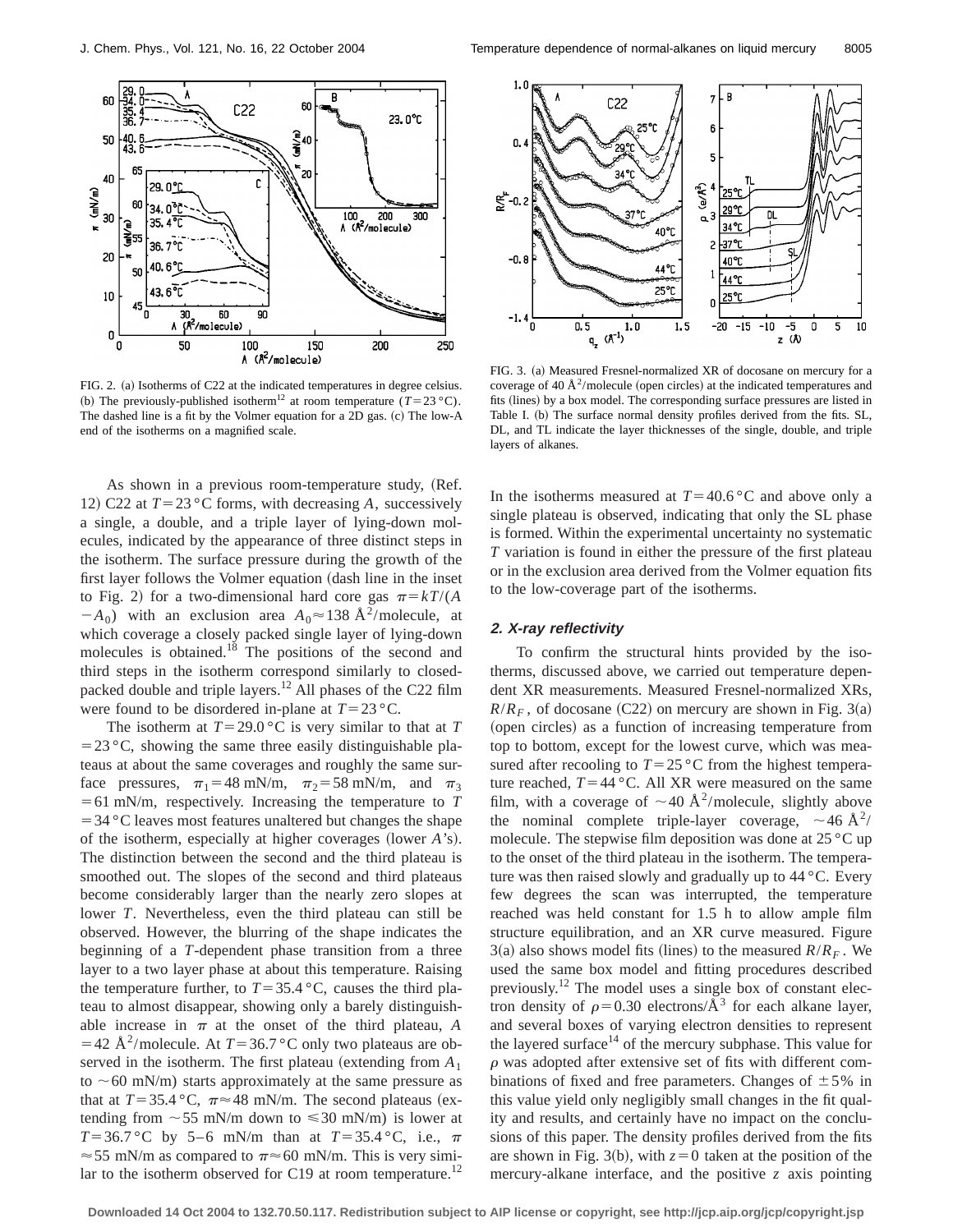TABLE I. Temperature *T*, surface pressure  $\pi$ , layer thickness *d*, phase, percentage of fill of the uppermost layer Top, the roughnesses of the alkaneair  $\sigma_{\text{Alk}}$ , and the mercury-alkane  $\sigma_{\text{Hg}}$  interfaces, as obtained from fits to the XR curves in Fig. 3, for a C22 layer of a nominal coverage of  $40 \text{ Å}^2/\text{molecule}$  at room temperature. The numbers in parentheses are the estimated uncertainties in the last digit of the number quoted.

| T<br>$(^{\circ}C)$ | $\pi$<br>(mN/m) | d<br>(A) | Phase | Top<br>(% ) | $\sigma_{\rm Alk}$<br>$\ddot{(\AA)}$ | $\sigma_{\rm Hg}$<br>$\rm(\AA)$ |
|--------------------|-----------------|----------|-------|-------------|--------------------------------------|---------------------------------|
| 25                 | 60(2)           | 13.6(5)  | TL    | 100(10)     | 0.9(3)                               | 0.9(3)                          |
| 29                 | 61(2)           | 13.6(5)  | TL    | 100(10)     | 1.0(3)                               | 1.0(3)                          |
| 34                 | 59(2)           | 13.6(8)  | TL    | 65(20)      | 1.0(4)                               | 1.0(4)                          |
| 37                 | 54(2)           | 9.3(10)  | DL    | 100(10)     | 3.5(10)                              | 1.4(4)                          |
| 40                 | 47(2)           | 9.3(15)  | DL    | 40(30)      | 3.8(15)                              | 1.6(5)                          |
| 44                 | 47(2)           | 4.8(15)  | SL.   | 100(30)     | 5.0(15)                              | 1.9(5)                          |
| 25                 | 60(2)           | 13.6(10) | TL    | 25(20)      | 1.7(10)                              | 1.7(4)                          |

into the mercury. The previously detected surface layering of mercury $^{8,12,14}$  is clearly observed below the mercury-alkane interface. The quantities derived from the fit are listed in Table I.

At  $25^{\circ}$ C and  $29^{\circ}$ C the XR yields a layer thickness which is consistent with the interpretation of the isotherm as showing a triple layer phase TL of lying-down molecules. The peak periodicity of  $\Delta q_z \approx 0.46 \text{ Å}^{-1}$  in Fig. 3(a), corresponds to a layer thickness of  $d=13.6 \approx 3 \times 4.7$  Å, where 4.7 Å is the thickness of a single lying-down molecule.<sup>12</sup> At  $34^{\circ}$ C, where the third step in the isotherm was found to be very weak and almost washed out, we observe a less clear picture in the XR data as well. The oscillations in the XR curve are still observed, with peaks at the same  $q<sub>z</sub>$  positions, indicating that the TL phase still exists. However, they are clearly weaker than at lower temperatures, indicating that the coverage of the third layer is only partial. Indeed, the fit yields a 65% coverage for the third layer, with a full coverage for the first and second layers.

Increasing the temperature further, to 37 °C, leaves only one visible oscillation in the XR curve, of a longer period with a maximum at  $q_z \approx 0.65 \text{ Å}^{-1}$ . The fitted layer thickness is 9.3 Å and a large surface roughness of 3.5 Å is found, as compared to the roughness of  $\sim$  1 Å at lower temperatures. The XR fit yields here a thickness equal to that of a double layer, in agreement with the conclusion derived above from the isotherm. These findings indicate that the third layer, which forms at lower temperatures at this nominal coverage, becomes unstable at this temperature. While it is likely that the molecules comprising the third layer form 3D aggregates, occupying less surface area than a monolayer, we have no observations to support this suggestion. Nevertheless, upon lowering the temperature again, the three-layer structure is restored partially, as discussed below. This indicates that the third-layer destabilization process is at least partially reversible. At even higher temperatures, the second layer also destabilizes and is gradually transformed into a single layer in equilibrium with bulk material, visible as white nonreflecting specks on the mercury surface. A fit to the measured XR curve yields a 40%-full second layer at  $T=40$  °C and a single layer without a second layer for  $T=44$  °C. The roughness in both cases increased from  $\sim$ 3.5 Å for the double layer at  $T=37-40$  °C to about 5 Å for the single layer at  $T=44$  °C. Recooling the film from  $44$  °C to 25 °C results in the formation of a full double layer with a 25%-full third layer only, rather than the fully covered third layer found at the beginning of the heating cycle. This indicates that the process is not fully reversible. The assignment of the incomplete third layer to evaporation of part of the molecules is not very likely, considering the low temperatures employed here. Finally, we wish to point out that while the fits of the XR at low temperatures converge to a unique set of parameter values, the smearing due to the large roughness at higher temperatures does not allow to obtain such well-defined fits. Several combinations of different parameter values yield reasonable fits, and a greater spread is obtained in the fitted values. We believe, however, that the cross comparison of the isotherms and the XR data makes our conclusions concerning the structure of the high-*T* phases reasonable and reliable.

The variations in the number of layers upon heating and cooling imply that the total number of molecules included in the surface film also varies. Moreover, this variation is reversible (albeit not fully): the molecules that are removed from the surface film upon heating up, return upon cooling back down (albeit not all, as only 2.25 layers are found instead of 3). Where do these molecules go? We have no concrete experimental evidence to answer this question definitely. However, there are several more, and less, plausible possibilities, which we now discuss. We have no evidence for uncovered patches on the surface that could take up the extra material as the temperature is changed. It would be anyway difficult to justify the reversibility of the observations if this was the case. The solubility of alkanes in mercury is practically nil, so the extra material could not migrate into, and come out of, the subphase. The very low vapor pressure of the alkanes employed at these temperatures, and the reversibility, render unlikely an explanation based on molecular exchange with the vapor, considering the large volume of the trough's enclosure and possible losses of material from the vapor to the enclosure's wall, chiller plate, etc. A more plausible explanation is the formation of (nanometer-sized) 3D crystallites or multilayers, at the trough's perimeter. The perimeter would provide *inhomogeneous* nucleation<sup>19</sup> sites where the extra molecules could reversibly aggregate, or disperse from, depending on the thermodynamic equilibrium between the 3D crystallites and the surface layer at any given temperature. A second possible scenario is the nucleation and dissolution of such 3D crystallites *homogeneously*<sup>19</sup> at many sites across the mercury surface. The amount of material that removed and added to the surface film as the temperature is varied is small enough so that if these proto-crystallites are numerous they will occupy a very small fraction of the total area, and will not show up in the reflectivity measurements. They will be also invisible in the GID measurements, since even if they have crystalline order, their small size will render their Bragg peaks wide and low (as predicted by the Debye-Scherer formula<sup>20</sup>) and thus preclude their observation on top of the background scattering from the bulk and the surface film. However, as we pointed out above we have no evidence for such 3D structures either at the trough perimeter or on the surface. Clearly, this issue requires further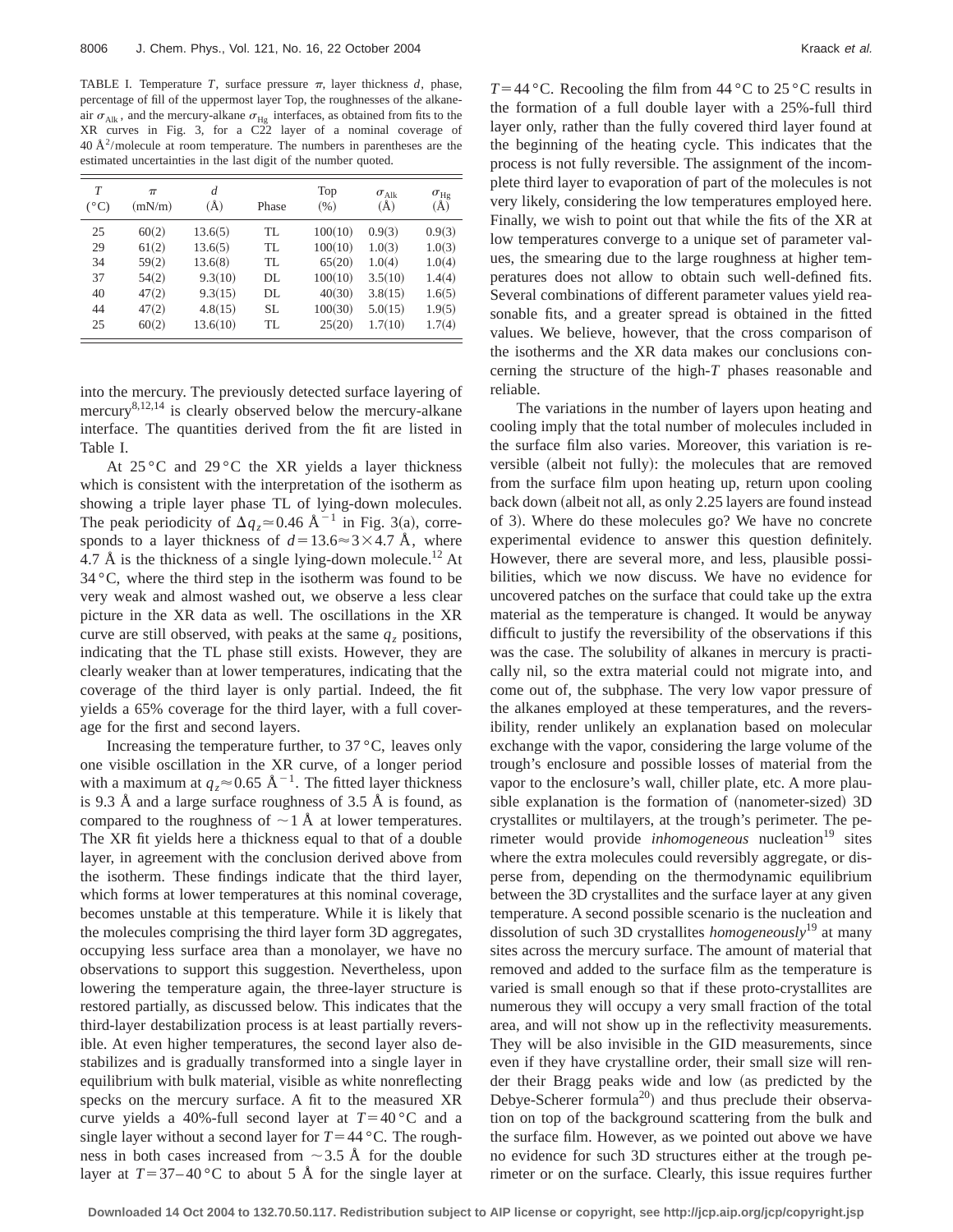

FIG. 4. The projection of the phase diagram of docosoane  $(C22)$  onto the  $(T, \pi)$  plane. The bold line marks the film collapse boundary, separating the 2D film phases (TL, DL, and SL) below it from the 3D bulk phases above it. Points indicate measured values. The dashed lines mark the film's phase boundaries, and are guides to the eye only.

study before a definite conclusion can be made.

Finally, the GID measurements, carried out at each temperature, do not reveal any diffraction peaks, indicating that the Langmuir films are disordered in-plane at all *T* for all phases. This is in agreement with the GID measurements for the alkanes studied previously at room temperature, all of which show in-plane disordered lying-down phases. $^{12}$ 

#### **3. Phase diagram**

The XR and isotherm data discussed above yield the phase diagram of C22 on mercury in the  $(T, \pi)$  plane, shown in Fig. 4.

Below  $\pi \approx 47$  mN/m a single layer is formed at all temperatures. Raising the pressure produces a double layer for temperatures below about  $T \approx 39 \degree C$ . We find the double layer for  $\pi$  between 48 and 57 mN/m. For  $T < 34$  °C and  $\pi$  $>57$  mN/m a triple layer is formed. The  $\pi$  range of existence of the single  $(0-47 \text{ mN/m})$ , double  $(47-57 \text{ mN/m})$ , and triple  $(57–60 \text{ mN/m})$  layers seems to be almost independent of *T*. Before drawing further conclusions from the present phase diagram, we would like to include in our considerations results obtained for other molecular lengths in the vicinity of docosane. These results are presented in the following section.

## **B. Molecular length dependence**

We now summarize results obtained for C19, C20, and C21 in the vicinity of C22.

Isotherms of C21 for several temperatures are shown in Fig. 5 with the inset showing a magnified view of the high coverage-high pressure region. As for C22, at low temperatures,  $22.8 \le T \le 30.4 \degree C$ , we observe three distinct plateaus in the isotherm, indicating the formation of SL, DL, and TL phases. Similar, again, to C22, at the high-*T* range around  $T=30$  °C, the second plateau has a relatively large slope and the third step almost disappears. In the  $31.8\,^{\circ}\text{C}$  isotherm we observe the formation of two plateaus only, at pressures of



FIG. 5. Measured isotherms of C21 at the indicated temperatures in degree.

around  $\pi_1$ =45 mN/m and  $\pi_2$ =52 mN/m. For even higher temperatures at  $T=35.9 \degree C$  we observe the formation of one plateau only indicating that only the SL phase occurs at this temperature.

The phase diagram derived from the isotherms is shown in Fig. 6. It is qualitatively similar to that of C22 in Fig. 4. However, unlike the phase diagram of C22, where the  $\pi$ boundaries of the phases are horizontal, i.e., independent of temperature, here they have finite slopes, i.e., decrease roughly linearly with increasing *T*. The *T* range of existence of the double layer is roughly the same for the two alkanes. The main differences are a downward shift in the phase transition temperatures for the lower *n* of  $4-5$ °C in the *T* boundaries of the TL and DL phases. This is reminiscent of the *n* dependence of the phase behavior of Langmuir films of fatty acids on water, where all molecular lengths show the same universal  $(T,\pi)$  phase diagram topology, once shifted up by  $\sim$  5 °C per each additional CH<sub>2</sub> group.<sup>3,6</sup>

We have also measured temperature-dependent isotherms for C19 and C20. Both sets show the same qualitative phase beahviour as that in Figs. 4 and 6 but with additional





**Downloaded 14 Oct 2004 to 132.70.50.117. Redistribution subject to AIP license or copyright, see http://jcp.aip.org/jcp/copyright.jsp**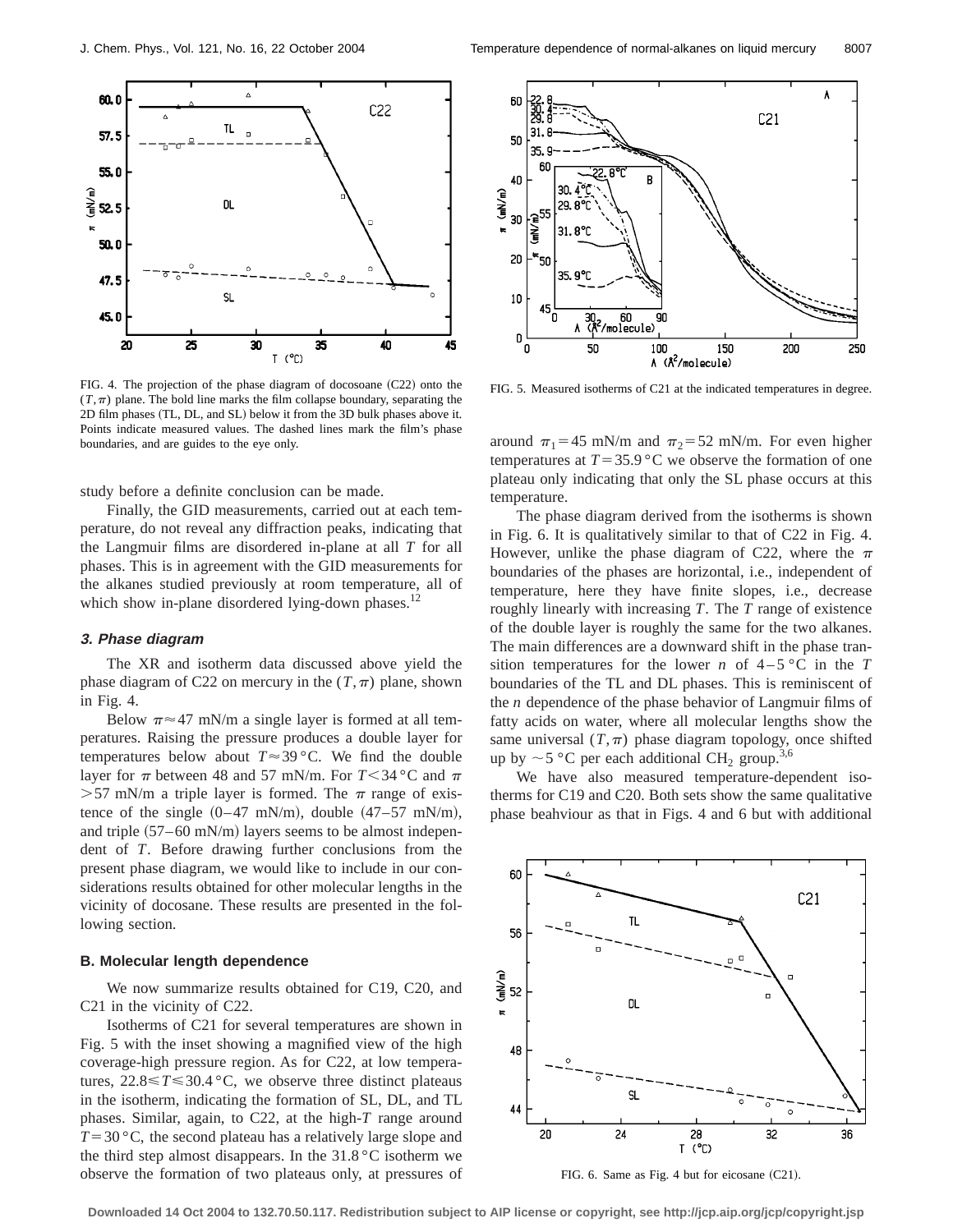TABLE II. Transition temperatures for the indicated molecular lengths *n*. Bulk: rotator-crystal,  $T_{R-X}$ , and rotator-liquid,  $T_{R-L}$ . Langmuir film: SL-DL,  $T_{1-2}$  and DL-TL,  $T_{2-3}$ .

| n  | $T_{R-X}$ | $T_{R-L}$ | $T_{1-2}$      | $T_{2-3}$ |  |
|----|-----------|-----------|----------------|-----------|--|
|    |           |           | $\circ$ $\cap$ |           |  |
| 19 | 22.0      | 32.1      | 24(1)          | 19(1)     |  |
| 20 | 30.7      | 36.2      | 34(2)          | 28(2)     |  |
| 21 | 31.2      | 40.1      | 35(1.5)        | 31(1.5)   |  |
| 22 | 39.0      | 43.7      | 39(1)          | 34(1)     |  |

downward shifts in the transition temperatures. The transition temperatures among the various phases are listed in Table II. Fig. 7 shows the transition temperatures for the Langmuir films and in the bulk for all alkanes addressed in this study.

The *bulk* transition temperatures (solid lines) show the well-known linear behavior for the rotator-liquid melting transition, and the odd-even effect for the rotator-crystal transition.<sup>13</sup> For all investigated alkanes the transition temperatures in the film,  $T_{1-2}$  (squares) and  $T_{2-3}$  (triangles), are roughly 5 and  $10^{\circ}$ C, respectively, lower than the rotatorliquid melting temperatures,  $T_{R-L}$ . Within the experimental uncertainties, these temperatures seem also to be linear in *n*, and no odd-even effect can be claimed to occur. A linear fit is shown in dashed lines in Fig. 7. As can be observed, the *n* slopes of both the melting temperatures of the bulk,  $T_{R-L}$ , and film,  $T_{1-2}$  and  $T_{2-3}$ , are equal within their uncertainties:  $dT_{R-L}/dn = (4.1 \pm 0.1)$  °C and  $dT_{1-2,2-3}/dn = (4.7$  $\pm$  1.2) °C, respectively, a value close to the shift per carbon of the phase diagrams of Langmuir films of fatty acids on water, $3,6$  as discussed above. A plausible explanation for the identical slopes and close transition temperatures of the bulk and film transitions may be obtained by assuming that the melting of the bulk and the collapse of the molecular layers of the surface film are due to a common effect: the proliferation of gauche conformations in the molecular chains with increasing temperature. This effect distorts the regular, cigar-



FIG. 7. Phase transition temperatures of the various phases of Langmuir films of alkanes on mercury (points) and their linear fits (dashed lines) and of bulk alkanes (solid lines), as listed in Table II.

like, shape of the molecule. The distortions render a close packing of these molecules increasingly more difficult with increasing *T*, causing the bulk solid to melt and the layers in the Langmuir film to collapse at some temperature.

The only difference between the film and the bulk is the source of the order-inducing interaction, i.e., the source of the barrier which the molecular distortions have to overcome in order to cause the transition. In the bulk it is the chainchain van der Waals attraction. In the film, it is mostly the adsorption energy onto the surface. The transition temperature is determined by a competition between these orderinducing interactions and the disorder-inducing effect, the formation of gauche defects in the chains. While the chainchain attraction energy per  $CH_2$  group,  $\sim$ 1 kJ/ (mole of  $CH<sub>2</sub>$ ) (Ref. 15) is smaller than the adsorption energy,  $\sim$  5 kJ/(mole of CH<sub>2</sub>),<sup>12</sup> the difference is offset by the fact that in the bulk each molecule has six nearest neighbors, and hence a total interaction energy of 6  $\times$ 1 kJ/(mole of CH<sub>2</sub>), the adsorption energy per CH<sub>2</sub> group is counted only once for each lying-down molecule. It is therefore reasonable to expect a slightly higher transition temperature in the bulk, due to a slightly higher energy barrier, than in the film, as indeed found. Admittedly, this is only a zeroth-order approximation, and a more quantitative discussion will have to take into account smaller, though nonnegligible, contributions from, e.g., the 12 next-nearest neighbors in the bulk, the (two, for SL or three, for DL) nearest neighbors in a Hg-adsorbed layer, etc. Moreover, the balance between the disordering and ordering effects, and hence the transition temperature, should depend not on the absolute number of gauche defects but rather on their *fraction* of the total number of  $CH<sub>2</sub>$  groups, i.e., the molecular length. For a longer molecule, a larger number of gauche defects, and hence a higher *T*, is required to reach the same fraction which induces a transition at a lower *T* in a shorter chain. This implies a positive *n* slope for the transition temperatures, and, since both surface and bulk transitions are dominated by the rate at which gauche defects are formed as *T* is increased, also an equal *n* slope for the transition temperatures. Both of these expectations are indeed fulfilled by the data plotted in Fig. 7, within the admittedly small number of points and the experimental uncertainties of our data. Clearly, an extension of the *n* range of the set shown in Fig. 7, and perhaps also an increase in its accuracy, would be of great interest in elucidating the relations between the bulk phase behavior and that of the lying-down phases of Langmuir films of alkanes on mercury.

#### **ACKNOWLEDGMENTS**

Support to M.D. by the U.S.-Israel Binational Science Foundation, Jerusalem and to P.S.P. by the U.S. DOE (Grant No. DE-FG02-88-ER45379) and the NSF (Grant No. NSF-DMR-0124936) is gratefully acknowledged. The authors thank D. Vaknin (Ames) for generous advice and drawings of the trough. BNL is supported by U.S. DOE under Contract No. DE-AC02-98CH10886.

**Downloaded 14 Oct 2004 to 132.70.50.117. Redistribution subject to AIP license or copyright, see http://jcp.aip.org/jcp/copyright.jsp**